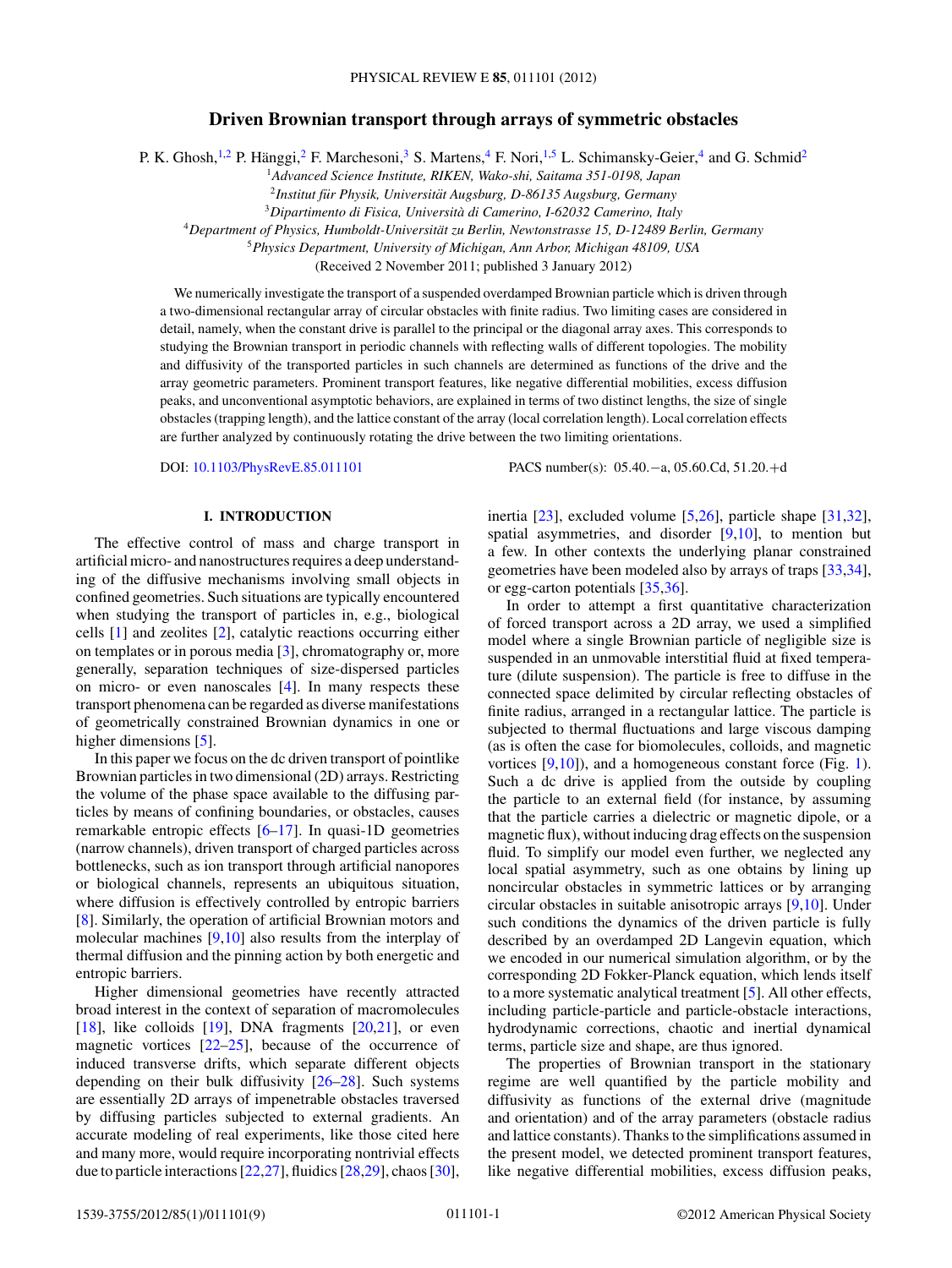<span id="page-1-0"></span>

FIG. 1. (Color online) Sketch of a square array,  $L_x = L_y$ , of circular obstacles with radius  $r_0$ . (a) The Brownian particle is driven by a dc force *F*-oriented at an angle  $\phi$  with the horizontal axis. Transport through the array can be reduced to transport along corrugated channels of type I for  $F^{\text{I}}$ ,  $\phi = 0$ , and type II for  $F^{\text{II}}$ ,  $\phi = \pi/4$ , with appropriate compartment sizes. Channels I and II are sketched in (b) and (c), respectively;  $y_L^{\text{LII}}$  and  $x_L^{\text{LII}}$  denote the width and the periodicity of the channel. The vertical distance between two opposite obstacles is  $2\Delta^{\text{LII}} = y_L^{\text{LII}} - 2r_0$ . The trajectory drawn in (c) is the limiting noiseless trajectory for  $F^{\text{II}} \to \infty$  pointing to the right. The central horizontal lines in (b) and (c) are the channel symmetry axes, which suggest to further reduce the analysis of the problem to half the sketched channels (see Sec. II).

and unconventional asymptotic behaviors, which went unnoticed in earlier reports, experimental and computational alike. We explain the properties of Brownian transport in 2D arrays in terms of two distinct depinning mechanisms: (i) trapping by a single obstacle, which the particle can overcome only by diffusing a transverse distance of the order of the obstacle size, while being driven the same longitudinal length; (ii) correlated collisions against obstacle rows at an angle with the external force, which tend to collimate the particle trajectories to form stream lines connecting and flowing around the obstacles. Such mechanisms correspond to two different length scales, respectively: the obstacle radius (independent of the array geometry) and the effective obstacle spacing (resulting from the combination of array geometry and drive orientation).

This paper is organized as follows. In Sec. II we introduce the Langevin equation formalism employed in our simulation code. We show how for special orientations of the drive the problem can be reduced to the transport in corrugated 1D channels. Mobility and diffusivity data are plotted in Sec. [III](#page-2-0) as functions of the drive, the obstacle radius, and the array lattice constants for two such corrugated channels corresponding, respectively, to orienting the drive along the principal (Sec. [III A\)](#page-2-0) and the diagonal axes of a square array (Sec.  $III$  B). Mobility and diffusivity dependence on the system parameters are interpreted in Sec. [IV](#page-4-0) in terms of the two aforementioned depinning mechanisms. In Sec. [V,](#page-6-0) local correlation effects due to the array geometry are analyzed in more detail by continuously rotating the drive between the two limiting orientations of Sec. [III.](#page-2-0) Finally, we summarize our results in Sec. [VI.](#page-7-0)

#### **II. MODEL**

Let us consider an overdamped Brownian particle of unit mass diffusing in a suspension fluid contained in a 2D rectangular array,  $L_x \times L_y$ , of reflecting circular obstacles of radius  $r_0$ , as illustrated in Fig.  $1(a)$ . The particle is subjected to a homogeneous force *F* oriented at an angle  $\phi$  with the horizontal axis *x*. The overdamped dynamics of the particle is modeled by the 2D Langevin equation,

$$
\frac{d\vec{r}}{dt} = \vec{F} + \sqrt{D_0}\vec{\xi}(t),\tag{1}
$$

where  $\vec{r} = (x, y)$  and  $\xi(t) = (\xi_x(t), \xi_y(t))$  are zero-mean, white Gaussian noises with autocorrelation functions  $\langle \xi_i(t) \xi_j(t') \rangle$  =  $2\delta_{ij}\delta(t-t')$ , with  $i, j = x, y$ . The noise strength  $D_0$  corresponds to the particle free or bulk diffusivity in the absence of geometric restrictions and is proportional to the temperature of the suspension fluid. We numerically integrated Eq. (1) by a Milstein algorithm [\[37\]](#page-8-0). The stochastic averages reported in the forthcoming sections were obtained as ensemble averages over  $10<sup>6</sup>$  trajectories with random initial conditions; transient effects were estimated and subtracted. To check the reliability of our numerical simulations we solved the corresponding Fokker-Planck equation by means of a finite-element algorithm and obtained a good comparison with the Langevin method.

The driven particle current across the array strongly depends on the force orientation. The problem cannot be reduced to a 1D problem, unless  $\ddot{F}$  is oriented along a lattice axis, i.e.,  $\phi = \phi_{n,m}$  with  $\phi_{n,m} = \arctan(nL_v/mL_x)$   $(n,m \in \mathbb{Z})$ and  $m \neq 0$ ). Due to its spatial symmetry, the array can then be regarded as consisting of identical periodic channels parallel to *F*- and separated by reflecting walls. This allows to interpret the stationary transport properties of the array in terms of transport mechanisms through compartmentalized narrow (quasi-1D) channels. In Fig. 1 we illustrate the two limiting cases with  $\phi =$ 0 and  $\phi = \pi/4$  for a square lattice,  $L_x = L_y$ . For a rectangular lattice, i.e.,  $L_x \neq L_y$ , and  $\phi = 0$ , the reduced channels are horizontal and have rectangular compartments,  $x_L^1 \times y_L^1$  with  $x_L^1 = L_x$  and  $y_L^1 = L_y$ . For  $\phi = \phi_{1,1} = \arctan L_y/L_x$ , the reduced channels are diagonal and their compartments have width  $y_L^{\text{II}} = 2L_x L_y / \sqrt{L_x^2 + L_y^2}$  and period  $x_L^{\text{II}} = \sqrt{L_x^2 + L_y^2}$ . For a square lattice, the latter channels coincide with the channel II of Fig. 1(c), where  $y_L^{\text{II}} = x_L^{\text{II}} = L_x \sqrt{2}$ . Note that for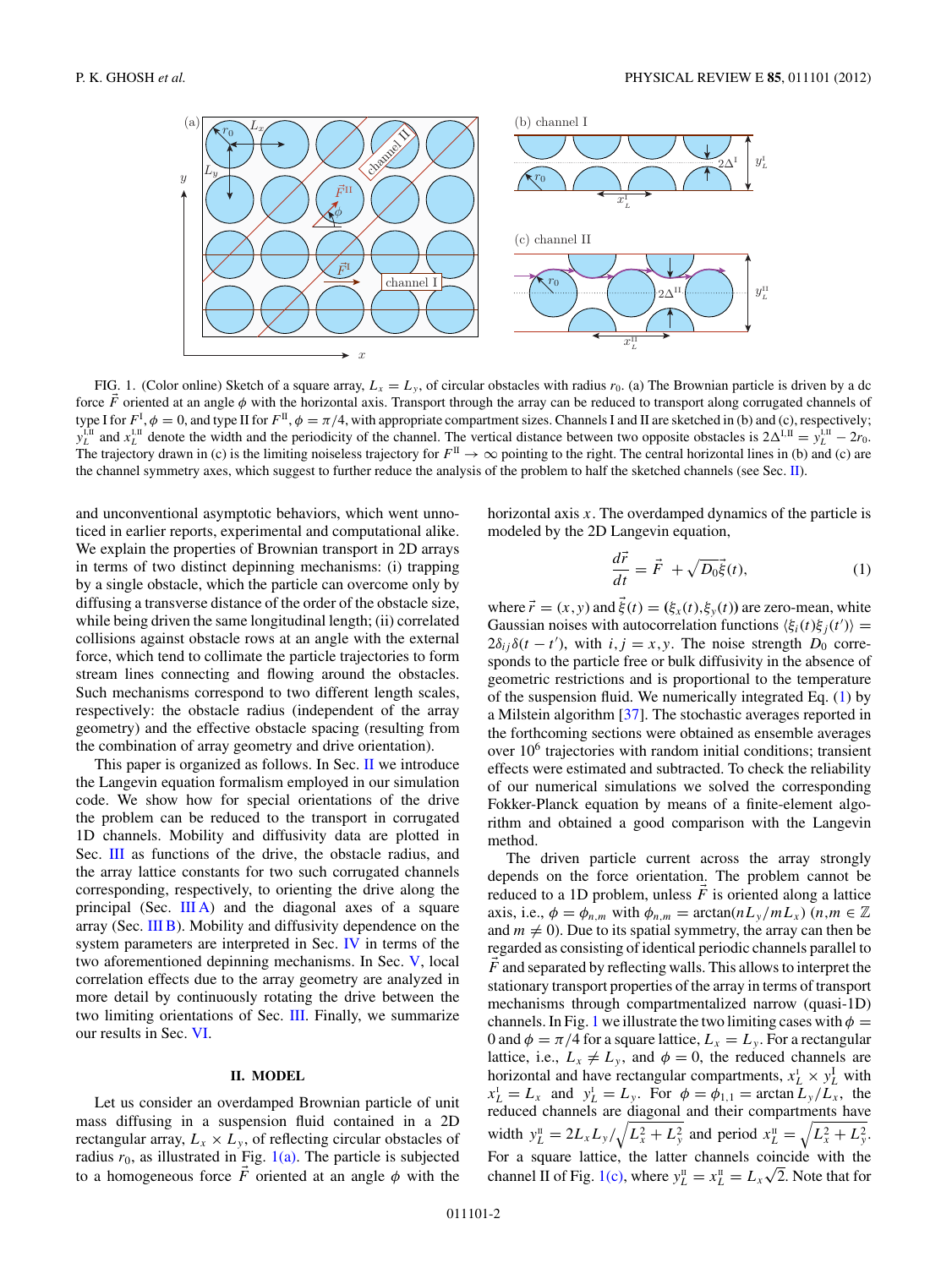<span id="page-2-0"></span>symmetry reasons, the discussion of channels I and II can be further simplified by halving the channel width; see Figs.  $1(b)$ and  $1(c)$ .

Motivated by these observations we investigated Brownian transport in two categories of reduced periodic channels, conventionally directed along the *x* axis (and parallel to  $\overline{F}$ ). They correspond to cutting, respectively, channel I of Fig.  $1(b)$ and channel II of Fig.  $1(c)$  along the central dotted line and then varying the compartment length *xL* at will (note that here and in what follows the superscripts are omitted). Channels I are thus characterized by a corrugated and a smooth wall, a geometry that lets straight particle trajectories through, no matter what the radius of the circular obstructions. Channels II have equally corrugated walls, though shifted by half a period; for  $r_0 > y_L/4$  the driven particle can cross the channel only by circumventing the obstructions on either walls. As a consequence, one expects distinct transport properties for these two channel geometries [\[38–42\]](#page-8-0). Note that tuning the compartment parameters corresponds to investigating rectangular (channels I) and face-centered rectangular arrays in two dimensions (channels II) with  $\bar{F}$  parallel to the principal axes.

Two transport quantifiers that best illustrate the different properties of channels I and II are the nonlinear mobility and the effective diffusion coefficient. We characterize the response of a Brownian particle dc driven along the channel axis by computing its mobility  $\mu$ ,

$$
\mu(F) = \langle \dot{x}(F) \rangle / F,\tag{2}
$$

where  $\langle \dot{x}(F) \rangle = \lim_{t \to \infty} [\langle x(t) \rangle - x(0)]/t$ , and its diffusivity *D*,

$$
D(F)/D_0 = \lim_{t \to \infty} [\langle x^2(t) \rangle - \langle x(t) \rangle^2]/2D_0t,\tag{3}
$$

both as functions of *F* for different channel geometries. In the absence of external drives, Einstein's relation [\[43\]](#page-8-0),

$$
\mu_0 \equiv \mu(0) = D(0)/D_0, \tag{4}
$$

establishes the dependence of the transport quantifiers on the channel geometry and temperature under equilibrium conditions.

For a more compact presentation of our numerical data, we remark that Eq. [\(1\)](#page-1-0) can be conveniently rewritten in terms of the rescaled units  $t \to t D_0$  and  $F \to F/D_0$ . A straightforward dimensional argument shows that both the particle mobility, Eq. (2), and its diffusivity in units of  $D_0$ , Eq. (3), are functions of *F/D*0, only, for any *given* channel geometry.

## **III. CHANNEL TRANSPORT**

Contrary to smoothly corrugated channels, also called entropic channels [\[8\]](#page-8-0), introduced first in Ref. [\[6\]](#page-8-0) and further investigated in Refs. [\[11–15\]](#page-8-0), strongly compartmentalized channels with narrow sharp bottlenecks, or pores, cannot be analyzed in terms of an effective 1D kinetic process directed along their axis [\[40\]](#page-8-0). Accordingly, driven transport in such strongly constrained geometries exhibits distinct features which cannot be reduced to known properties of Brownian motion in 1D periodic systems [\[8,43\]](#page-8-0).

We outline here the main differences between transport in entropic and sharply compartmentalized channels. In entropic

channels  $\mu(F)$  *increases* from a relatively small value for  $F = 0$ ,  $\mu_0$  of Eq. (4), up to the free-particle limit,  $\mu_\infty = 1$ , for  $F \to \infty$  [\[14,15\]](#page-8-0). On the contrary, in coaxial compartmentalized channels  $\mu(F)$  *decreases* monotonically with increasing

*F* toward a geometry-dependent asymptotic value  $\mu_{\infty}$ , equal to the ratio of the pore to the channel cross section [\[40\]](#page-8-0). Such an asymptote vanishes for eccentric compartmentalized channels with off-axis, nonoverlapping pores [\[42\]](#page-8-0).

Significant differences have also been reported for the diffusivity. For entropic channels with smooth pores, the function *D*(*F*) approaches the free-diffusion limit for  $F \to \infty$ ,  $D(\infty) = D_0$ , after going through an excess diffusion peak centered at an intermediate (temperature dependent [\[14,15\]](#page-8-0)) value of the drive. Such a peak signals the depinning of the particle from the entropic barrier array [\[44\]](#page-8-0). In coaxial compartmentalized channels, instead, *D*(*F*) exhibits a distinct quadratic dependence on *F* [\[39,41\]](#page-8-0), reminiscent of Taylor's diffusion in hydrodynamics. This observation suggests that the particle never frees itself from the geometric constriction of the compartment pores, no matter how strong *F*. The quadratic divergence  $D(F)$  can be cut off for suitably large  $F$  by alternately shifting the pores off-axis (eccentric channels [\[42\]](#page-8-0)).

Driven transport in channels I and II of Fig. [1](#page-1-0) is characterized by the superposition of, or sometimes the competition between, the properties observed for the two opposite compartmentalization geometries considered in the earlier literature. We remind here that, due to the mirror symmetry of the obstacle geometries of Figs.  $1(b)$  and  $1(c)$ , our analysis refers to the irreducible channels I and II obtained by cutting the channels sketched there along their axis (dotted line) and then varying their spatial periodicity. Therefore the irreducible channels discussed below have effective width  $y_L/2$  and transverse bottleneck width  $\Delta = y_L/2 - r_0$ .

## **A. Channels I**

Channels I corresponding to square arrays,  $x_L = y_L$ , exhibit transport properties apparently not much different from the entropic channels. In particular, the mobility is an increasing function of *F*; the  $\mu$ (*F*) curves jump from  $\mu$ <sub>0</sub> to  $\mu_{\infty} = 1$ sharper and sharper as the radius  $r_0$  of the obstacles is increased [Fig.  $2(a)$ ]. The diffusivity curves develop an excess diffusion peak in correspondence with the mobility surge; the height of these peaks weakly depend on  $r_0$ .

New features start to emerge when we consider channels with rectangular compartments, i.e.,  $x_L > y_L$ . These become apparent in Fig. [3,](#page-3-0) where we display data for simulated transport in channels I for different period lengths *xL*. The occurrence of two distinct diffusion mechanisms is proved by the two-step increase of the mobility and the corresponding double diffusivity peaks. Such peaks merge as *xL* tends to *yL*.

#### **B. Channels II**

In Fig. [4](#page-4-0) we plot the curves  $\mu(F)$  and  $D(F)$  for channels II with comparable compartment dimensions *xL* and *yL* and different obstacle radius  $r_0$ . The mobility function  $\mu(F)$  develops a nonmonotonic dependence on *F*, which becomes prominent for narrow bottleneck widths,  $\Delta = y_L/2 - r_0$ , but vanishes altogether for  $\Delta \geq y_L/4$  [Fig. [4\(a\)\]](#page-4-0). Negative differential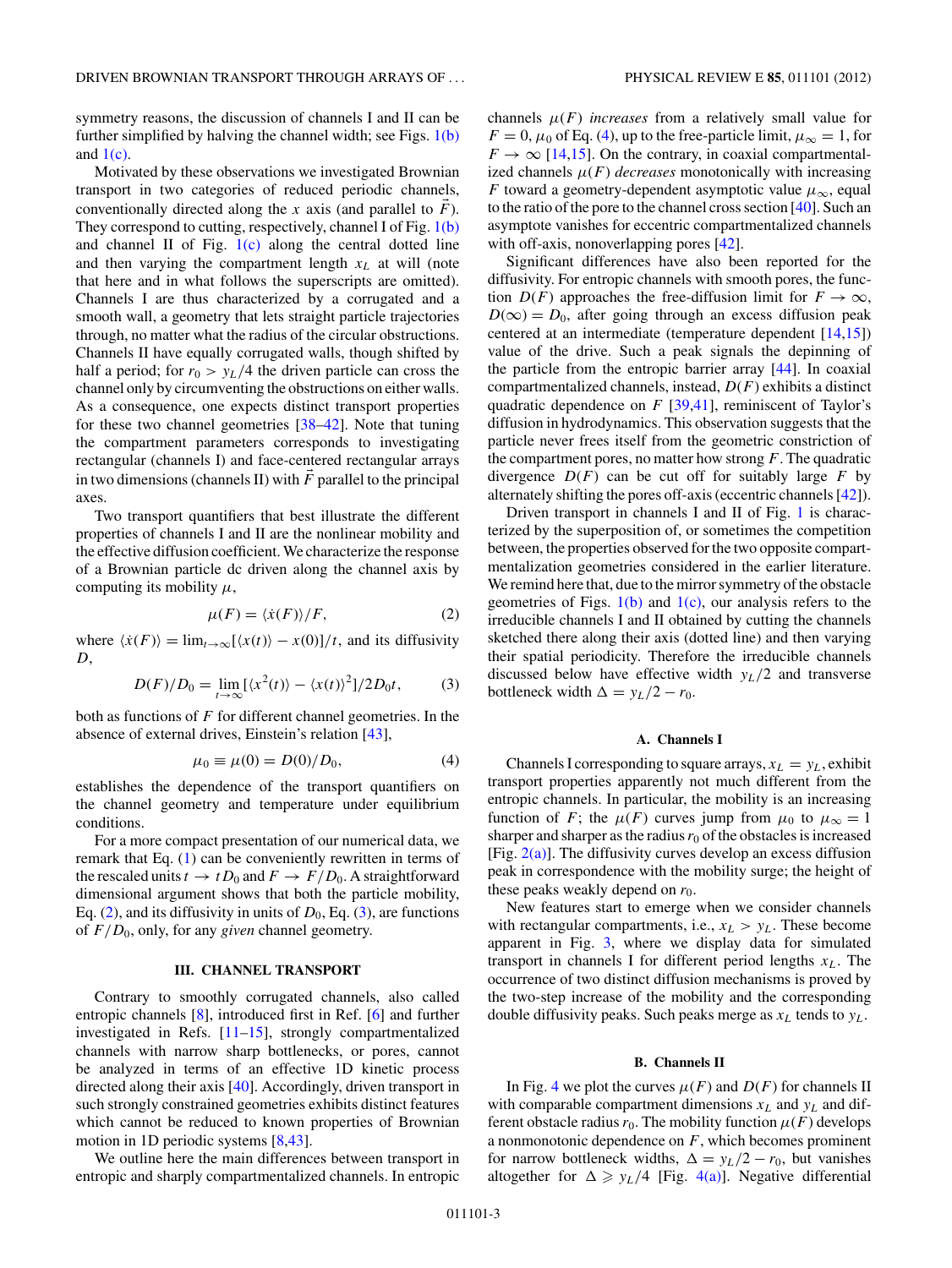<span id="page-3-0"></span>

FIG. 2. (Color online) Driven transport in channel I with  $x_L$  =  $y_L = 1, D_0 = 0.03$ , and different  $r_0$ : particle mobility  $\mu$  (a) and scaled diffusivity  $D/D_0$  (b) vs the scaled force  $F/D_0$ . Inset: mean exit time through four pores,  $\tau_4$ , and two opposite pores,  $\tau_2$ . The numerical data are compared with the analytical predictions in Eq. [\(8\)](#page-5-0).

mobility is a peculiar feature of all sharp compartmentalized channels [\[40\]](#page-8-0) and eccentric channels, in particular [\[42\]](#page-8-0). Indeed, each compartment of the reduced channels II of Fig.  $2(c)$  has two off-axis bottlenecks, located alternately against its top and bottom wall. The subsequent mobility surge toward a horizontal asymptote with  $\mu_{\infty}$  < 1 indicates that on increasing  $F$  the particle grows more sensitive to the pinning action of the obstacles, which it overcomes initially by mere Brownian diffusion and eventually with the assistance of the drive itself.



FIG. 3. (Color online) Driven transport in a channel I: particle mobility  $\mu$  (a) and scaled diffusivity  $D/D_0$  (b) vs the scaled force  $F/D_0$  for different  $x_L$ . Other simulation parameters are  $y_L = 1$ ,  $D_0 = 1$ , and  $r_0 = 0.4$ .

Correspondingly, such change in the depinning mechanism is signaled by a conspicuous diffusion peak [Fig.  $4(b)$ ]. In comparison to Fig.  $2(b)$ , here the  $D(F)$  peaks are more than one order of magnitude larger than  $D_0$  and their position strongly depends on  $\Delta$  (or *r*<sub>0</sub>). Most remarkably, the asymptote  $D(\infty)$ is systematically larger than the free diffusivity  $D_0$  for  $\Delta \leq$  $y_L/4$ , like for eccentric compartmentalized channels  $[42]$ . Note also that the slowly increasing branches of the curves plotted in Fig.  $4(b)$  tend to overlap and grow slower than for coaxial compartmentalized channels, where  $D(F)$  diverges like  $F^2$ [\[39,42\]](#page-8-0).

Like for channels I, two different transport mechanisms become apparent as we space the circular obstacles out along the channel axis, i.e., for  $x_L \gg y_L$ . The diffusivity curve  $D(F)$ develops a secondary peak at lower *F*, which grows prominent on further increasing  $x_L$  [Fig. [5\(b\)\]](#page-4-0). At variance with the high-*F* peak, the position of the emerging peak is rather insensitive to  $x_L$ . Correspondingly, the mobility curves shift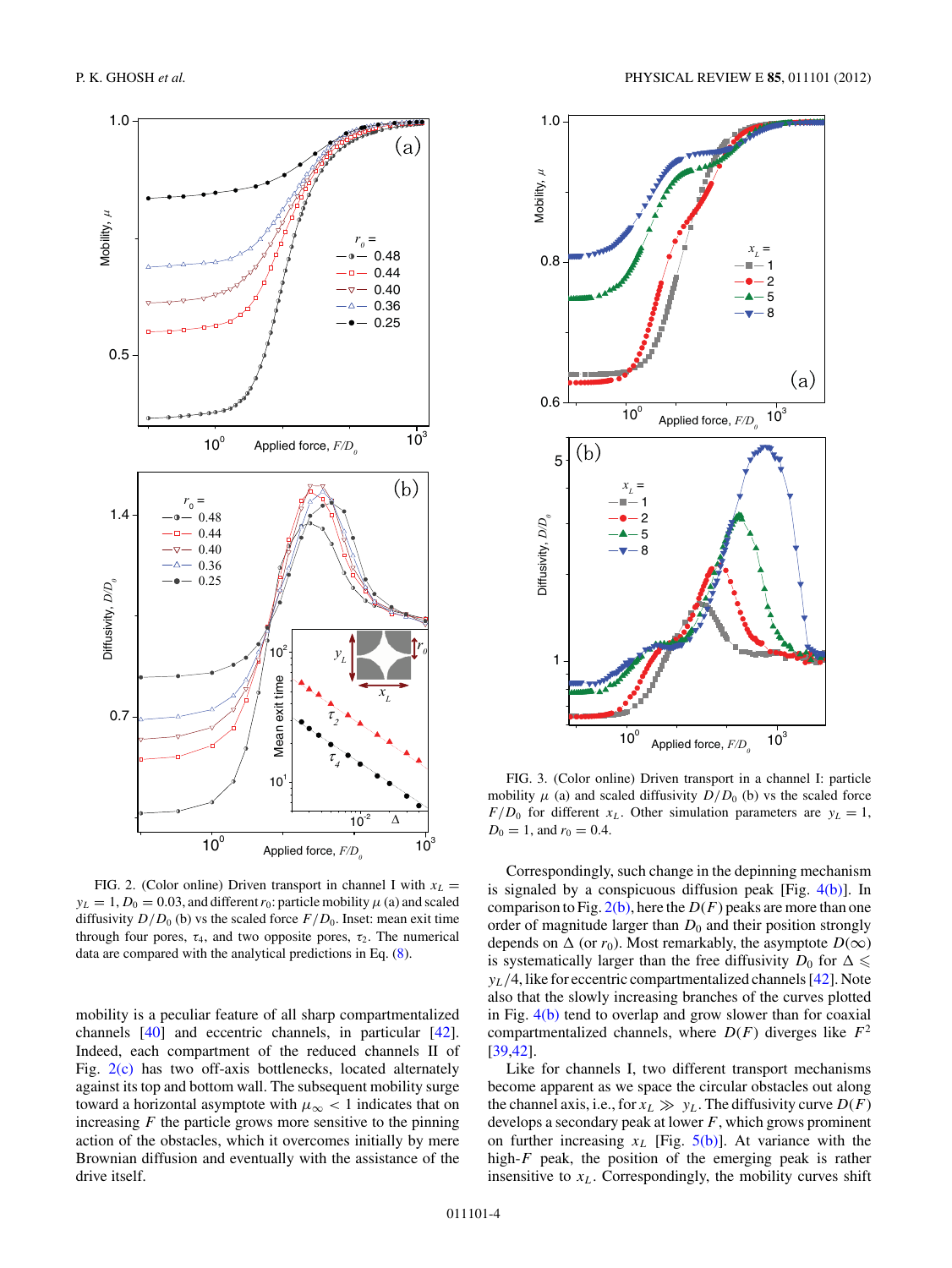<span id="page-4-0"></span>

FIG. 4. (Color online) Driven transport in a channel II with  $x_L$  = 2,  $y_L = 1$ ,  $D_0 = 0.03$ , and different  $r_0$ : particle mobility  $\mu$  (a) and scaled diffusivity  $D/D_0$  (b) vs the scaled force  $F/D_0$ . Dotted lines represent  $\mu_{\infty}$ , Eq. [\(9\)](#page-5-0), in (a) and  $D_{\infty}$ , Eq. [\(10\)](#page-6-0), in (b).

toward higher values, their most apparent feature remaining its nonmonotonic *F* dependence. By closer inspection, for large  $x_L$ , in correspondence with the secondary  $D(F)$  peak one notices the appearance of a shoulder, or step, on the low-*F* raising branch of  $\mu(F)$ .

### **IV. DEPINNING MECHANISMS**

The most remarkable property of transport in channels I and II emerges for rectangular compartments with  $x_L > y_L$ . As anticipated in Secs. [III A](#page-2-0) and [III B,](#page-2-0) the two-peaked structure of  $D(F)$  results from the competition between the two depinning mechanisms illustrated in Fig. [6.](#page-5-0) The Brownian particle overcomes the obstacle thanks to the combined action of the drive *F* and the noise  $\xi(t)$ . The drive, in particular, on one side pushes the particle against the obstacles, thus enhancing the low- $F$  pinning by the array [raising  $D(F)$  branch], on the other side guides the particle around the obstacles, so as to collimate its trajectories through a coaxial [channels I,



FIG. 5. (Color online) Driven transport in a channel II with  $y_L = 1$ ,  $D_0 = 0.03$ ,  $r_0 = 0.4$ , and different period  $x_L$ : particle mobility  $\mu$  (a) and scaled diffusivity  $D/D_0$  (b) vs the scaled force  $F/D_0$ . Dotted lines represent  $\mu_{\infty}$ , Eq. [\(9\)](#page-5-0), in (a) and  $D_{\infty}$ , Eq. [\(10\)](#page-6-0), in (b).

 $D(\infty) = D_0$ ] or eccentric sequences of bottlenecks [channels II,  $D(\infty) > D_0$ .

For relatively low drives, the particle circumvents a single circular obstacle, irrespective of the array geometry and the drive orientation, by *diffusing* a transverse distance  $r_0$  over the time it takes to *drift* the same distance  $r_0$  [Fig. [6\(a\)\]](#page-5-0). On equating the transverse diffusing time,  $\tau_{\perp} = r_0^2 / 2D_0$ , and the longitudinal drift time,  $\tau_{\parallel} = r_0/F$ , we locate the low-*F* depinning threshold at

$$
F^{(1)}/D_0 = 2/r_0. \tag{5}
$$

We recall that excess diffusion peaks are characteristic signatures of depinning thresholds [\[9,44\]](#page-8-0). We stress that this estimate for  $F^{(1)}$  is expected to apply to both types of channels, I and II, and to any geometry and size of their compartments (i.e., to any 2D array). As shown below, in the case of square compartments, Figs. [2\(b\)](#page-3-0) and 4(b), low- and high-*F* peaks cannot be separated. The estimate of Eq.  $(5)$  closely locates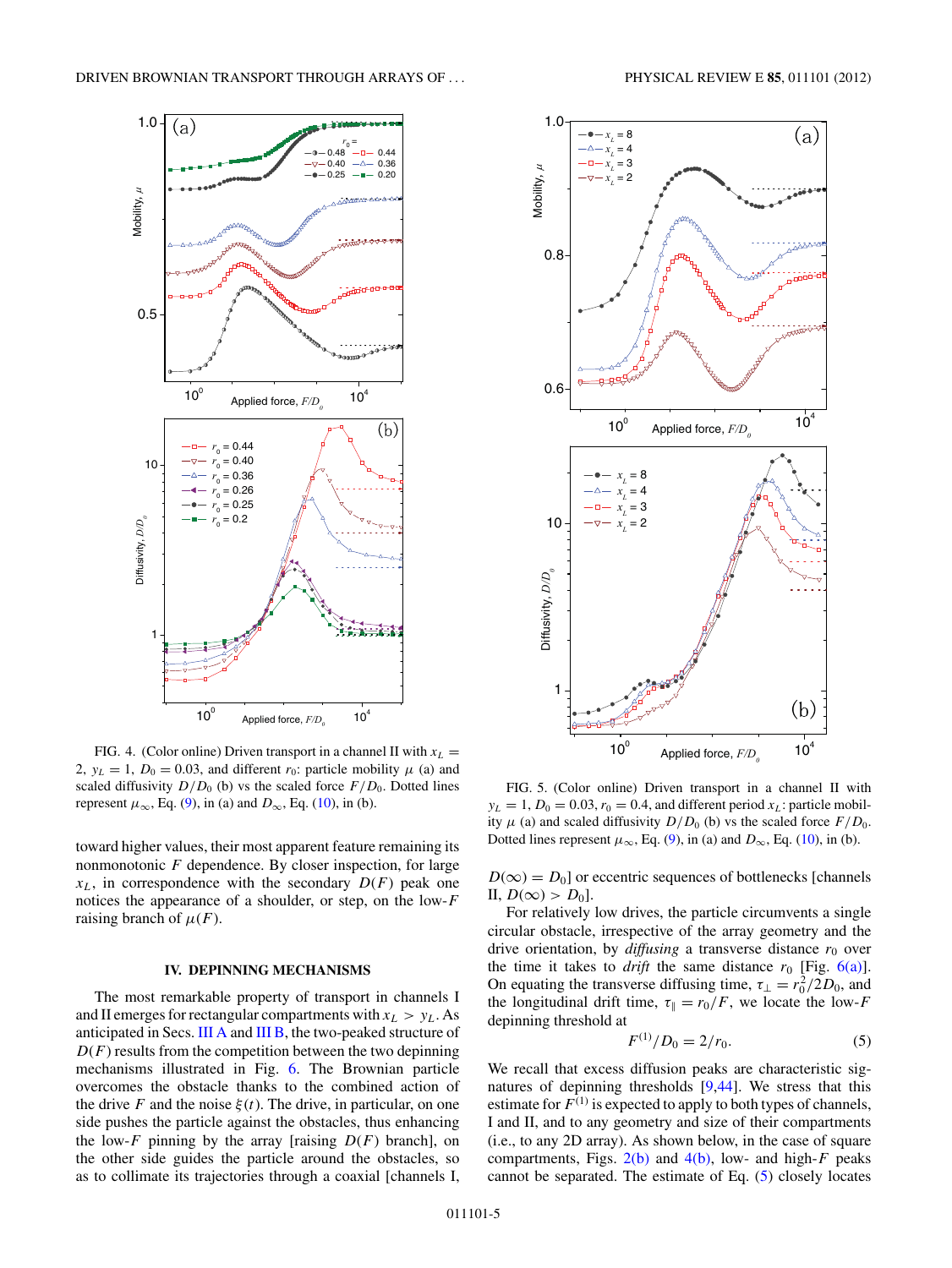<span id="page-5-0"></span>

FIG. 6. (Color online) Depinning mechanisms. (a) The Brownian particle circumvents a single obstacle by diffusing in the transverse direction (vertical arrows) and then drifting along the axis driven by *F* (horizontal arrow). (b), (c) Trajectory focusing along the channel lane results from the competing action of longitudinal drift (horizontal arrows) and transverse diffusion (vertical arrows) across the array. The transverse diffusion length is of the order of half the channel width in (b) and half the bottleneck width in (c). (d) Example of minimum longitudinal mobility orientation in a rectangular 2D array; see Sec. [V.](#page-6-0)

the low-*F* peaks of all  $D(F)$  curves reported in Figs.  $3(b)$ and  $5(b)$ . Note that in the limit of narrow bottlenecks,  $\Delta \rightarrow 0$ ,  $F^{(1)}/D_0$  approaches  $4/y_L$ , irrespective of  $x_L$  [Fig. [5\(b\)\]](#page-4-0).

For large drives, channels I and II behave differently. The bottlenecks in channels I are coaxial [Fig.  $6(b)$ ]. This means that the driven Brownian particle gets trapped within a couple of obstacles if, during the *drift* time it takes to cover the distance separating the center of a bottleneck from the nearest pair of obstacles,  $x_L - r_0$ , it *diffuses* a transverse distance of the order of half the width of the (reduced) channel, *yL/*4. Equating the corresponding times,  $\tau_{\perp} = y_L^2/32D_0$  and  $\tau_{\parallel} = (x_L - r_0)/F$ , we obtain an estimate for the position of the high-*F* diffusivity peaks in channels I, namely,

$$
F^{(2,1)}/D_0 = 32(x_L - r_0)/y_L^2.
$$
 (6)

In channels II with  $\Delta < y_L/4$ , i.e.,  $r_0 > y_L/4$ , the focusing action of the drive forces the particle through a meandering path. This action becomes effective when the particle *drifts* the distance separating a bottleneck from the opposing obstacle [Fig.  $6(c)$ ],  $x_L/2 - r_0$ , while *diffusing* across the lane passing through the bottleneck of a (reduced) channel, i.e., a transverse distance of the order of half its width,  $\Delta/2$ . The corresponding depinning threshold is thus estimated to be

$$
F^{(2,\text{II})}/D_0 = 4(x_L - 2r_0)/\Delta^2.
$$
 (7)

Contrary to  $F^{(1)}$ , the thresholds  $F^{(2,1)}$  and  $F^{(2,1)}$  depend on the channel geometry, being different for channels I and II, and linearly shift to higher values with increasing the length of the channel compartments  $x_L$ , or shrinking the obstacle size  $r<sub>0</sub>$ . Despite the rough estimate of the characteristic transverse diffusing length, the thresholds of Eqs.  $(6)$  and  $(7)$  locate quite closely the large drive diffusion peaks in panels (b) of Figs. [2–](#page-3-0)[5.](#page-4-0) For square channel compartments,  $x_L = y_L$ , with narrow bottlenecks,  $r_0 \simeq y_L/2$ , the two depinning mechanisms are not clearly distinguishable, being the size of the obstacle and the array lattice constant of the same order. Correspondingly, the diffusivity curves exhibit only one peak.

The limiting values of  $\mu(F)$  and  $D(F)$  for  $F = 0$  and  $F \to \infty$  are also of some interest. For  $F = 0$ , mobility and diffusivity are related through Einstein's identity, Eq. [\(4\)](#page-2-0). Analytical expression for  $\mu_0$  in restricted geometries can be obtained only under special conditions [\[38,41\]](#page-8-0). For instance, in channels I and II corresponding to *square* arrays with narrow bottlenecks,  $\Delta \rightarrow 0$ ,  $\mu_0$  can be expressed in terms of the mean first exit time for the Brownian particle to escape the interstitial region delimited by four nearest neighboring obstacles [Fig.  $2(b)$ , inset]. Our numerical simulations show that, as expected, the mean exit time through all four openings,  $\tau_4$ , is half the mean exit time through any pair of opposite openings,  $\tau_2$ , with both  $\tau_2$  and  $\tau_4$  decaying inversely proportional to the pore width, i.e., like  $1/\sqrt{\Delta}$ . These results are well fitted by the law

$$
\tau_2 = 2\tau_4 \simeq \left(1 - \frac{\pi}{4}\right) \frac{x_L^2 \pi}{8D_0 \sqrt{\Delta/x_L}},\tag{8}
$$

which is consistent with a recent analytical prediction [see Eq. (13) of Ref. [\[45\]](#page-8-0)]. Moreover, the mean sojourn time in a square channel I compartment is  $2\tau_2$  and, accordingly,  $\mu_0 = x_L^2/4D_0\tau_2$ , also in close agreement with the numerical data for small  $\Delta$  plotted in Fig. [2.](#page-3-0) This argument can be easily generalized to rectangular arrays, as long as the distance between neighboring obstacles remains sufficiently small compared to the lattice constants.

The asymptotes  $\mu(\infty)$  and  $D(\infty)$  in channels II with  $\Delta < y_L/4$  also deserve attention. In the limit  $F \to \infty$ , the pore eccentricity, which is responsible for the *negative differential mobility* of channels II, is eventually superseded by the funneling effect due to the rounded shape of the obstacles. In such limit, the particle trajectories consist of straight parallel segments, which a free particle traverses with speed  $F$ , and arcs of the obstacle boundaries, as shown in Fig.  $1(c)$ , where the driven particle slows down. On averaging out noise fluctuations, the total time taken by the particle to cross one channel compartment,  $\tau_c$ , can be derived analytically, so that,  $\mu_{\infty} = x_L/\tau_c F$ , that is

$$
\mu_{\infty} = \left[1 - \frac{y_L}{x_L}\sqrt{2\epsilon - 1} + \frac{r_0}{x_L}\ln\frac{\epsilon + \sqrt{2\epsilon - 1}}{\epsilon - \sqrt{2\epsilon - 1}}\right]^{-1},\quad(9)
$$

with  $\epsilon = 2r_0/y_L$  and  $1/2 < \epsilon < 1$ . The predicted values for  $\mu_{\infty}$  are indicated by dotted lines in Figs. [4\(a\)](#page-4-0) and [5\(a\).](#page-4-0) Note that in channels II for  $\Delta \geq y_L/4$  and in all channels I the traversal time is  $\tau_c = x_L/F$  and therefore  $\mu_\infty = 1$ .

A full analytic calculation of  $D(\infty)$  proved to be a cumbersome task. As in channels II each bottleneck is faced by a blocking obstacle, one would expect that for  $\Delta < r_0$ the diffusivity  $D(\infty)$  scales like  $r_0/\Delta$ , namely the ratio of the obstacle diameter to the vertical distance between two neighboring obstacles. Furthermore, on regarding the channel as a 1D discretized structure with spatial constant  $x_L$ , one can formally express  $D(\infty)$  as  $x_L^2/2\bar{\tau}$ , where  $\bar{\tau}$  is a certain diffusion time constant, which we know to be proportional to the compartment volume [\[45\]](#page-8-0). Hence even without calculating  $\bar{\tau}$ , one concludes that *D*( $\infty$ ) is proportional to *x<sub>L</sub>*. Therefore we tried to reproduce our numerical data for  $D(\infty)$  by means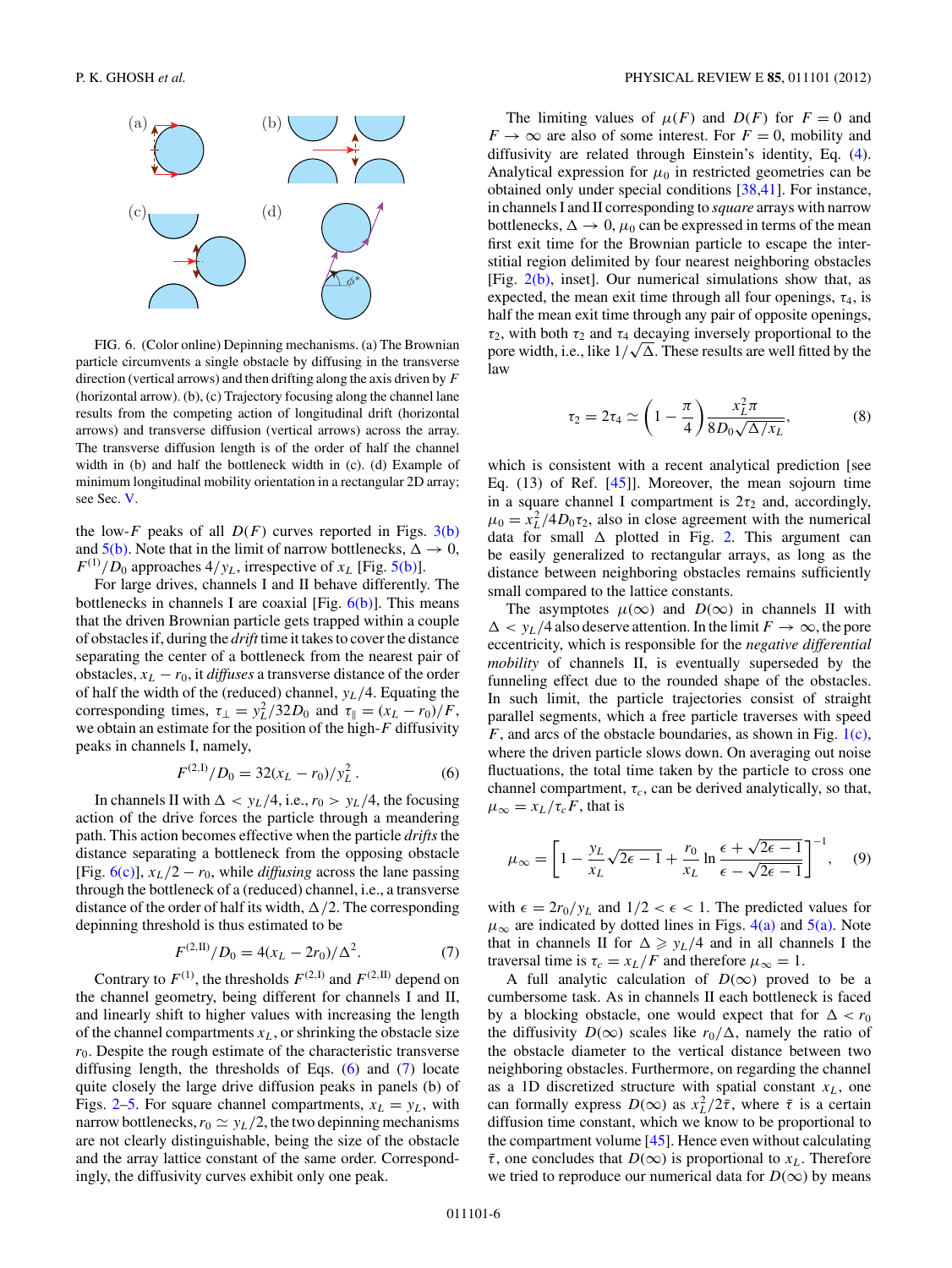<span id="page-6-0"></span>of the heuristic law

$$
\frac{D(\infty)}{D_0} = \frac{x_L}{2y_L} \frac{r_0}{\Delta},\tag{10}
$$

which turns out to work well both in Fig.  $4(b)$  and in Fig.  $5(b)$ . Note that, in the case of larger  $x_L$ , Fig.  $5(b)$ , where Eq. (10) seems to work not as well, a conclusive estimate of the asymptote  $D(\infty)/D_0$  would require simulating even higher  $F/D_0$  values, which in practice becomes very difficult to implement numerically because this regime would require exceedingly small time steps.

## **V. PARALLEL AND LATERAL TRANSPORT**

We address now the practical situation  $[18-23,25-29]$  when the orientation of the drive can be varied at will with respect to the array principal axes. The angle  $\phi$  in Fig. [1\(a\)](#page-1-0) can thus be rotated between 0 and  $\pi/2$ . For a square lattice,  $L_x = L_y$ , this corresponds to continuously switch from a channel I ( $\phi = 0$ ) to a channel II ( $\phi = \pi/4$ ) and then back again to the initial channel I geometry ( $\phi = \pi/2$ ). For a rectangular 2D lattice,  $L_x \neq L_y$ , the two channels I have different width, that is, *L<sub>y</sub>* for  $\phi = 0$  and *L<sub>x</sub>* for  $\phi = \pi/2$ , while no channel II is recovered. Indeed, as *F*- is directed along a diagonal of the rectangular lattice cell, the corresponding reduced 1D channel looks similar to channel II in Fig.  $1(c)$ , but for a relative shift of the lower and upper obstacle rows. The transport properties of such diagonal channels are qualitatively the same as for channels II of Sec. [III B.](#page-2-0)

In Fig. 7 we display some significant simulation data for driven Brownian transport in square and rectangular arrays. To this purpose we generalized the definitions of Eqs. [\(2\)](#page-2-0) and [\(3\)](#page-2-0) to extract the mobility and the diffusivity in the direction parallel and orthogonal to *F*-. The corresponding four transport quantifiers are denoted by  $\mu_{\parallel}$ ,  $D_{\parallel}$  for the longitudinal transport and by  $\mu_{\perp}$ ,  $D_{\perp}$  for the lateral or transverse transport.

The salient properties of directed transport in 2D arrays are easily reconciled to the geometric properties of the particular system at hand. With focus on the  $\phi$  dependence of the transport quantifiers, one notices the following:

(i) For square arrays and vanishingly small drives,  $D_{\perp}(0)$  =  $D_{\parallel}(0)$  and  $\mu_{\perp}(0) = \mu_{\parallel}(0)$ , irrespective of  $\phi$ . This is consistent with the *D*<sup>4</sup> symmetry of the array lattice and with the fact that the mobility and diffusivity components are defined in the long-time limit. Applying a finite drive to a square array breaks the *D*<sup>4</sup> symmetry and leads to weaker angular symmetry relations,  $D_{\parallel,\perp}(\psi) = D_{\parallel,\perp}(-\psi)$ ,  $\mu_{\parallel}(\psi) = \mu_{\parallel}(-\psi)$ , and  $\mu_{\perp}(\psi) = -\mu_{\perp}(-\psi)$ , where  $\psi = \phi - \pi/4$ . Note that the lateral mobility is an odd function of  $\psi$ , all other transport quantifiers being even functions.

(ii) Driven longitudinal transport in a *square* array is the least efficient for two special orientations,  $\pm \psi^*$ , or  $\phi^*$  and  $\pi/2 - \phi^*$ , as signaled by the occurrence of two symmetric dips in  $\mu_{\parallel}$  and peaks in  $D_{\parallel}$  and  $D_{\perp}$  [Figs. 7(b) and 7(c)]. The lateral mobility  $\mu_{\perp}$  vanishes for  $\phi = 0, \pi/2$  (channel I geometry) and in correspondence with the diffusion peaks,  $\psi = \pm \psi^*$ . The interpretation of such angular dependence follows from the argument leading to Eq. [\(9\)](#page-5-0). A noiseless driven trajectory consists of straight segments parallel to  $\overline{F}$  and circular arcs



FIG. 7. (Color online) Angular effects. (a) Migration angle; (b) longitudinal,  $\mu_{\perp}$ , and lateral mobility,  $\mu_{\parallel}$ ; and (c) scaled longitudinal,  $D_{\perp}/D_0$ , and lateral diffusivity,  $D_{\parallel}/D_0$ , of a Brownian particle driven at an angle  $\phi$  in rectangular arrays with different  $L_x$ (see legends). All quantities are plotted vs  $\phi$  for  $L_y = 1$ ,  $r_0 = 0.4$ , and  $F/D_0 = 10^3$ . In these simulations we set  $D_0 = 1$ .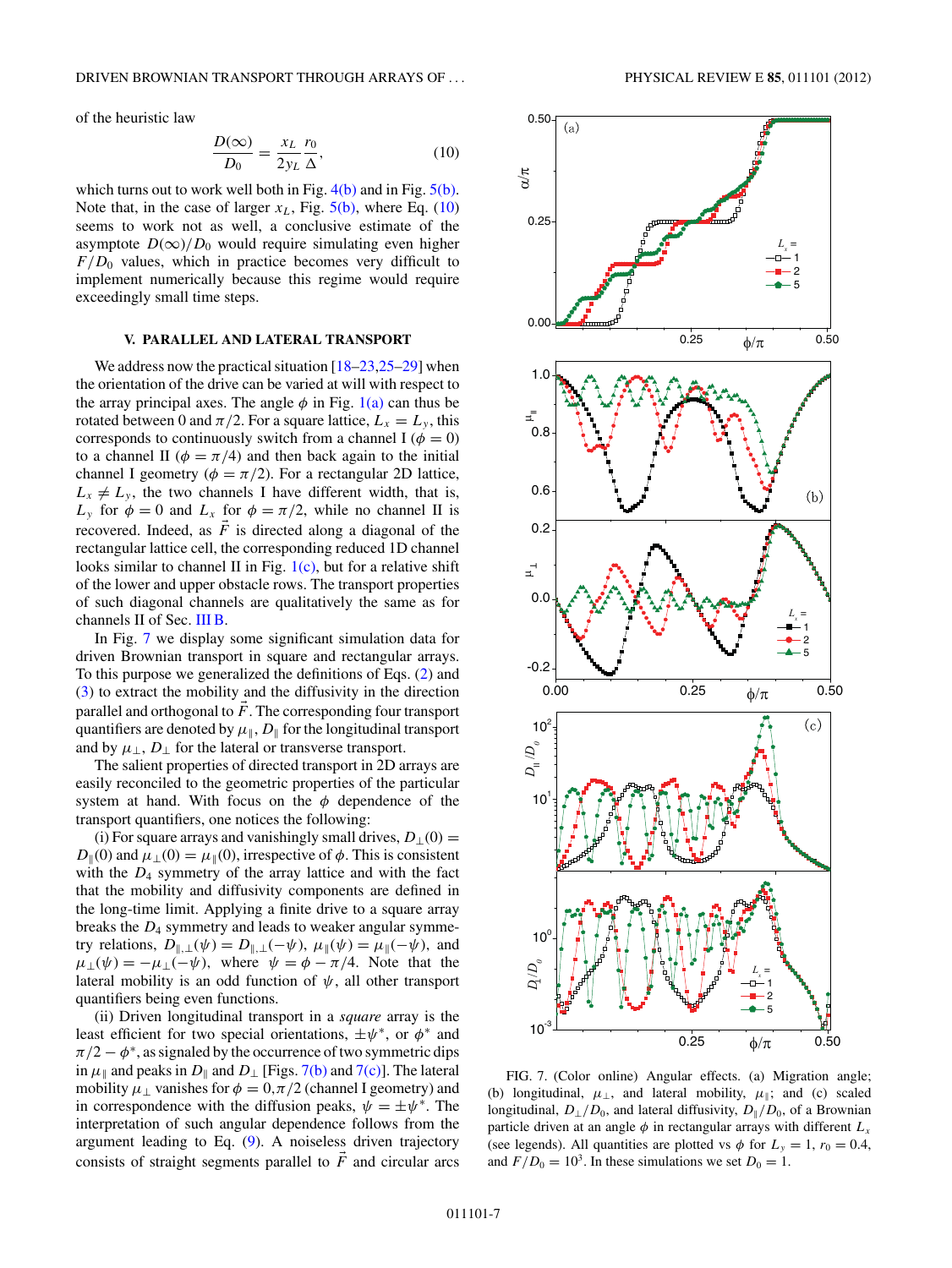<span id="page-7-0"></span>running around the obstacles. Each straight segment is tangent to the circumvented obstacle and impinges on the next obstacle that stands on the particle's way. The blocking action of this second obstacle is the largest, i.e.,  $\mu_{\parallel}$  has a minimum, when the incident segment runs along one of its diameters [Fig.  $6(d)$ ]. Under these circumstances, the trajectory can run around the blocking obstacle on either side with equal probability, i.e.,  $\mu_{\perp} = 0$ , and the dispersion of the transport current in both directions, i.e.,  $D_{\parallel}$  and  $D_{\perp}$ , is maximum. For narrow bottlenecks a simple calculation yields  $\phi^*$  = arccos  $\sqrt{1 - (r_0/L_y)^2}$ , in agreement with the plots of Fig. [7.](#page-6-0)

(iii) The lateral diffusivity in driven arrays is suppressed for increasing *F* (not shown). This effect signals that the particle is effectively channeled by oriented rows of bottlenecks [possibly at an angle with  $\ddot{F}$ , see Fig. [7\(a\)\]](#page-6-0). Such mechanism sets on when the driven particle crosses an array unit cell in a time much shorter than the time it takes to diffuse across a single bottleneck. The effective migration angle  $[28]$ ,  $\alpha$ , of a particle driven across a 2D array does not necessarily coincide with the drive orientation. In fact,  $\alpha = \phi + \arctan(\mu/\mu)$ . This means that  $\alpha$  and  $\phi$  coincide only for  $\mu_{\perp} = 0$ , that is for  $\psi = \pm \psi^*$ and  $\pm \pi/4$ . For a square lattice the angular dependence of  $\alpha(\phi)$  is plotted in Fig. [7\(a\).](#page-6-0) Due to the angular symmetry of  $\mu_{\perp}$  and  $\mu_{\parallel}$ , it follows that  $\alpha(\psi) + \alpha(-\psi) = \pi/2$ . The steplike structure of  $\alpha(\phi)$  is controlled by the commensuration of the lattice constants, as first reported in Ref. [\[28\]](#page-8-0).

(iv) For rectangular arrays, the angular symmetries of the transport quantifiers in (i)–(iii) are broken. The nodes of the curves  $\mu_{\perp}(\phi)$  plotted in Fig. [7\(b\)](#page-6-0) increase in number with the ratio  $L_x/L_y$ . Indeed, reflecting the lower rotational lattice symmetry, there exist more distinct critical angles *φ*<sup>∗</sup> that satisfy the maximal blocking condition of item (ii). However, as  $L_x$  grows much longer than  $L_y$ , the lateral mobility for  $\phi < \pi/4$  gets suppressed, because channeling in the horizontal direction becomes more effective than in the vertical direction. Correspondingly, the migration angle  $\alpha(\phi)$ develops more steps. For commensurate lattice constants, i.e.,  $L_x/L_y = n$  with *n* an integer, we counted exactly *n* steps of the  $\alpha(\phi)$  curves within the interval  $0 < \phi \le \pi/4$ , each corresponding to a node of  $\mu_+(\phi)$ . For  $\pi/4 < \phi \leq \pi/2$ , the step and node structure are smeared out when increasing the radius of the obstacles. Eventually, in the limit  $L_x \gg L_y$ , lateral transport is appreciable only for  $\phi > \pi/2 - \phi^*$ . Under such drive conditions, the curve  $\mu_{\perp}(\phi)$  boils down to a brad peak, which is seemingly independent of  $L<sub>x</sub>$ . Correspondingly, the longitudinal mobility  $\mu_{\parallel}$  is suppressed and the longitudinal diffusivity grows orders of magnitude larger than  $D_0$ .

## **VI. SUMMARY**

Forced transport across a 2D array was investigated for a simplified model where a single overdamped Brownian

particle of negligible size is suspended in an unmovable interstitial fluid at fixed temperature. The particle is free to diffuse in the connected space delimited by circular reflecting obstacles of finite radius, arranged in a rectangular lattice. The particle is only subject to thermal fluctuations and a homogeneous constant driving force.

Brownian particle transport in the stationary regime was investigated by analyzing the dependence of the particle mobility and diffusivity on the external drive (magnitude and orientation) and the array geometry (obstacle radius and lattice constants). Interesting transport properties, including negative differential mobility, excess diffusion peaks, and unconventional asymptotic behaviors, have been detected by means of extensive numerical simulations. Such properties have been explained in terms of two distinct depinning mechanisms: (i) trapping by a single obstacle, and (ii) correlated collisions against obstacle rows at an angle with the external force. The corresponding length scales have been identified to be, respectively, the obstacle radius (independent of the array geometry) and the effective obstacle spacing (resulting from the combination of array geometry and drive orientation).

All other effects, including asymmetry of the obstacles and of their spatial arrangement, particle-particle and particleobstacle interactions, hydrodynamic corrections, chaotic and inertial dynamical terms, particle size and shape, have been ignored in this paper. The generalization of our analysis to incorporate inertia and hydrodynamic corrections is the next step of this research project.

Despite the various approximations and simplifications discussed above, the effects investigated here are robust enough to challenge experimenters investigating the diffusion of extended objects  $[20,21,25,26,31,33,46]$  or even pointlike charge carriers [\[47\]](#page-8-0) in 2D arrays. Moreover, the interplay of different diffusion length scales has been recently invoked also to explain certain features of the long-time self-diffusion of spherical tracer particles in periodic porous nanostructures [\[48\]](#page-8-0).

#### **ACKNOWLEDGMENTS**

This work was partly supported by the European Commission under Grant No. 256959 (NANOPOWER), Volkswagen Foundation Projects No. I/83902 and No. I/83903, the German Excellence Cluster "Nanosystems Initiative Munich" (NIM), and the Augsburg Center for Innovative Technology (ACIT) of the University of Augsburg. F.N. was partially supported by LPS, NSA, ARO, NSF Grant No. 0726909, JSPS-RFBR Contract No. 09-02-92114, Grant-in-Aid for Scientific Research (S), MEXT Kakenhi on Quantum Cybernetics, and the JSPS via its FIRST program. We thanks the RIKEN RICC for providing computing resources.

- [1] B. Hille, *Ion Channels of Excitable Membranes* (Sinauer, Sunderland, 2001).
- [3] M. C. Daniel and D. Astruc, Chem. Rev. **104**[, 293 \(2004\).](http://dx.doi.org/10.1021/cr030698+)
- [4] A. Corma, Chem. Rev. **97**[, 2373 \(1997\).](http://dx.doi.org/10.1021/cr960406n)
- [2] J. Kärger and D. M. Ruthven, *Diffusion in Zeolites and Other Microporous Solids* (Wiley, New York, 1992).
- [5] H. Brenner and D. A. Edwards, *Macrotransport Processes* (Butterworth-Heinemann, New York, 1993).